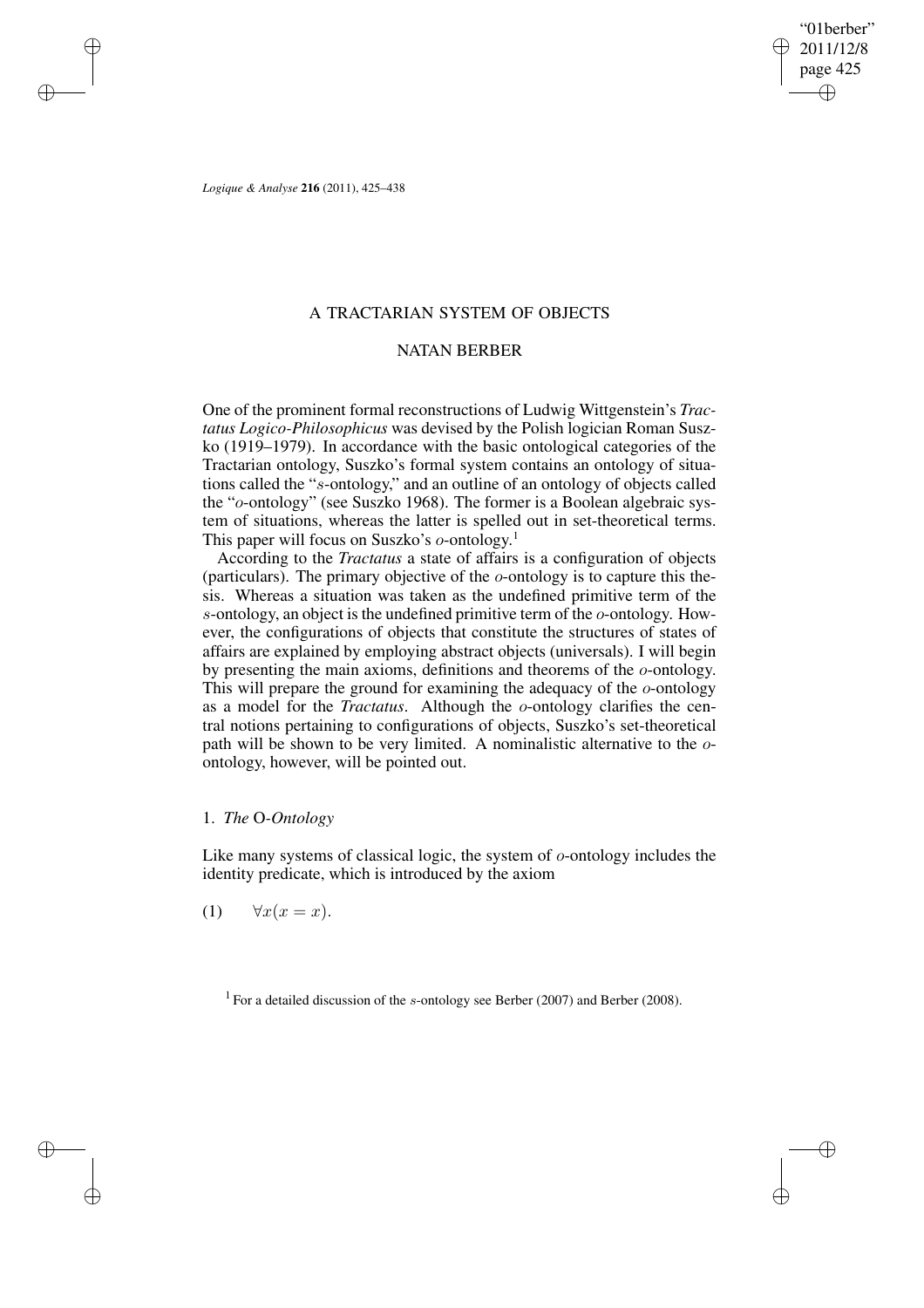✐

### 426 NATAN BERBER

Additional axioms for the predicate of identity follow from the scheme of axioms

(2)  $x = y \rightarrow (\varphi(x) \leftrightarrow \varphi(y)).$ 

The definition for negating identity

(3)  $(x \neq y) = N(x = y)$ 

is included for abbreviation. An additional predicate introduced into the formal language of the o-ontology is the monadic predicate of object. Its definition is

$$
(4) \qquad Ox = (x = x).
$$

The sentential formula  $Ox$  simply means that x is an object. The predicate of being an object is a universal predicate. This is captured by the theorem

$$
(5) \qquad \forall xOx.
$$

Configurations of objects, according to the Tractarian terminology, should be identified with states of affairs, namely atomic situations. The configurations considered in the o-ontology consist of a finite number of objects. Since there may be different possible configurations of objects, say  $x_1, \ldots, x_n$ , Suszko infers that the notion of configuration must contain a hidden parameter. The parameter is revealed by using a nominal variable  $R$  that makes it possible to distinguish between the different configurations. Thus, the Rconfiguration of objects  $x_1, \ldots, x_n$  is the holding of the corresponding *n*-ary relation among the objects  $x_1, \ldots, x_n$ , formalized as  $R * x_1, \ldots, x_n$ .<sup>2</sup> The corresponding definition in the  $o$ -ontology is then

(6) the R-configuration of  $x_1, \ldots, x_n = R * x_1, \ldots, x_n$ .

A peculiar aspect of the formal language is that in addition to the identity predicate it also includes a sentential identity connective. That is, if  $p, q$  are sentential formulas, then  $p = q$  is a sentential formula. Accordingly, the identity between the simplest kind of situations, namely states of affairs and

✐

✐

✐

<sup>&</sup>lt;sup>2</sup> Suszko uses the asterisk  $*$  as a syntactically ambiguous symbol. Namely, it is an operator that forms either a sentential or a nominal formula  $\psi_0 * \psi_1, \dots, \psi_m, \varphi_1, \dots, \varphi_n$  together with  $m + 1$  nominal formulas and n sentential formulas for any natural number  $m, n$  such that  $m + n \neq 0$ . In particular, if  $n = 0$  then  $*$  is either an  $(m + 1)$ -ary predicate or an  $(m + 1)$ -ary functor.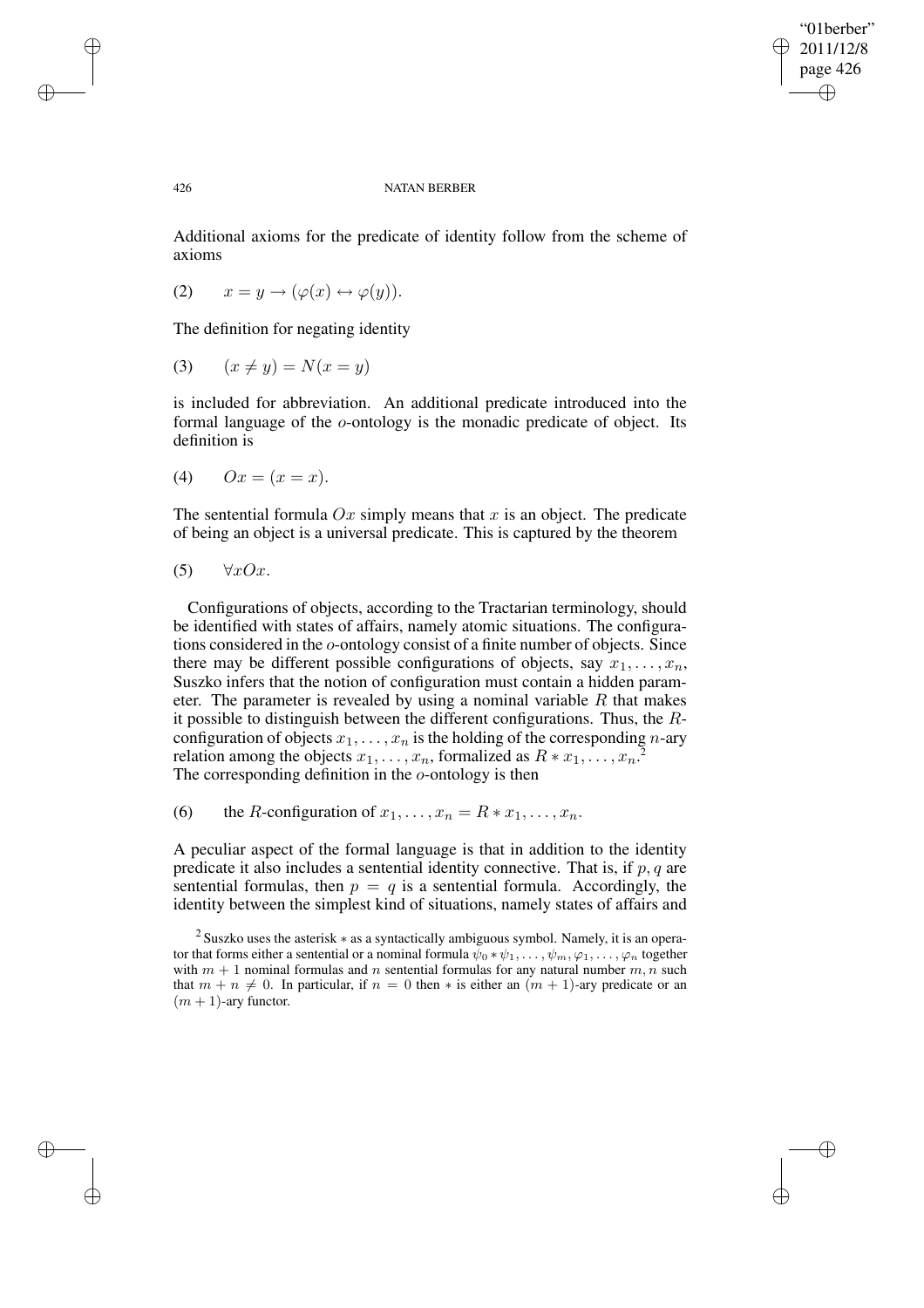configurations of objects is captured by the formula

✐

✐

✐

✐

(7) 
$$
SAp \leftrightarrow \exists R \exists x_1 \dots \exists x_n (p = R * x_1, \dots, x_n),
$$

where SA is the sentential connective of state of affairs. This formula states that a situation  $p$  is a state of affairs if and only if  $p$  consists in a certain relation holding between some objects. Although this formula should be assumed as an axiom of the o-ontology, Suszko enumerates several reasons for its inadequacy. Before considering these reasons, however, note that with formula (7) the structure of states of affairs could be easily formulated.

Let R, S be n-ary and m-ary relations, respectively. And let  $x_1, \ldots, x_n$ ,  $x_{n+1}, \ldots, x_{n+m}$  be arbitrary objects. Consider the states of affairs  $R \ast$  $x_1, \ldots, x_n$  and  $S * x_{n+1}, \ldots, x_{n+m}$ . If  $n \neq m$  then the structures of these states of affairs are different. On the other hand, if  $n = m$  then the states of affairs  $R * x_1, \ldots, x_n$  and  $S * x_{n+1}, \ldots, x_{n+m}$  have the same structure in a weak sense, that is, they simply have the same number of objects. In order to capture a stronger sense of structural similarity between states of affairs, Suszko uses the notion of isomorphism. Let  $C$  be a correspondence between the domain of R and the domain of S, assigning to the elements x, y of the domain of R certain objects  $C * x$  and  $\overline{C} * y$  in the domain of S. If, in addition, the conditions  $x \neq y \rightarrow C \ast x \neq C \ast y$  and  $R * x_1, \ldots, x_n \leftrightarrow S * (C * x_1), \ldots, (C * x_n)$  hold, then the correspondence  $C$  is an isomorphism between  $R$  and  $S$ . This makes it possible for Suszko to spell out the stronger sense of structural similarity. Namely, the states of affairs  $R * x_1, \ldots, x_n$  and  $S * x_{n+1}, \ldots, x_{n+m}$  have the same structure in the strong sense with respect to correspondence  $C$  if and only if  $C$  is an isomorphism between R and S and  $x_{n+k} = C * x_k$  for  $k = 1, ..., n$ .

The objects of the *Tractatus* are given nominalistic interpretation in the o-ontology, that is, they are considered particulars or individuals as opposed to universals or abstract objects. A different question, however, is whether the Tractarian ontology also accepts the existence of abstract objects in addition to these objects. Indeed, the proposed interpretation of configurations of objects results in a realistic formal ontology, for the revealed parameter R represents relations that are, in turn, abstract objects. Of course, the adequacy of both of these assumptions concerning the Tractarian ontology must be examined.

### 2. *Objects*

In assessing the adequacy of the o-ontology as a model for the *Tractatus* it would be instructive to allude to Bertrand Russell. Explaining his definition

"01berber" 2011/12/8 page 427

✐

✐

✐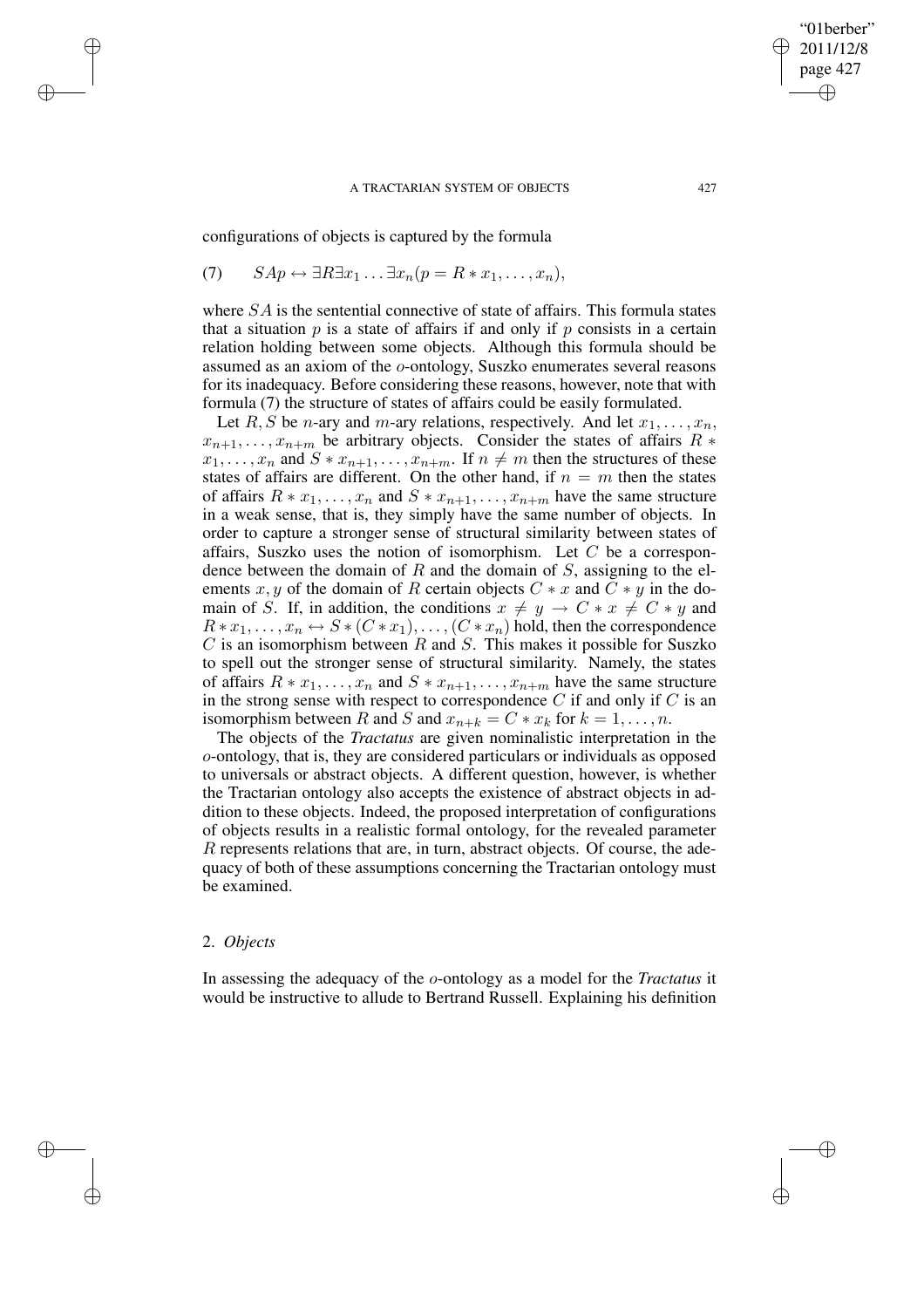### "01berber" 2011/12/8 page 428 ✐ ✐

✐

✐

#### 428 NATAN BERBER

of a particular (individual) in *The Philosophy of Logical Atomism* Russell says that

In order to understand the definition it is not necessary to know beforehand 'This is a particular' or 'That is a particular'. It remains to be investigated what particulars you can find in the world, if any. The whole question of what particulars you actually find in the real world is a purely empirical one which does not interest the logician as such. (Russell, 1985: 60)

The characterization of a particular in a logical rather than empirical context clearly parallels Wittgenstein's view as reported, for example, by Norman Malcolm:

I asked Wittgenstein whether, when he wrote the *Tractatus*, he had ever decided upon anything as an *example* of a 'simple object'. His reply was that at that time his thought had been that he was a *logician*; and that it was not his business, as a logician, to try to decide whether this thing or that was a simple thing or a complex thing, that being a purely *empirical* matter! (Malcolm, 1984: 70)

Putting empirical considerations aside then, the appropriate question concerning Russell's particulars or Wittgenstein's objects is their corresponding logical characterizations. For Russell (1985: 60) the definition of a particular is "Particulars=terms of relations in atomic facts. Df." In other words, particulars are explained in the context of relations. However, an object for Wittgenstein is not explained in the context of a relation but simply, using Russell's terminology, as any term occurring in an atomic fact. What "is essential to things", according to Wittgenstein, is "that they should be possible constituents of states of affairs" (TLP 2.011).<sup>3</sup> Unlike Russell, Wittgenstein does not condition the occurrence of an object (thing) in a state of affairs by being a term of relations.

Note, however, that in the second edition of *Principia Mathematica* Russell (1963: xix–xx) says that "An "individual" is anything that can be the subject of an atomic proposition. Given an atomic proposition  $R_n(x_1, x_2, \ldots, x_n)$  $x_n$ ), we shall call any of the x's a "constituent" of the proposition, and  $R_n$ a "component" of the proposition." He then adds in a footnote that he takes this terminology from Wittgenstein. For Russell every atomic fact consists of one, and only one, component (called a universal) that is an element of

<sup>3</sup> Whether or not predicates and relations are taken in the *Tractatus* as possible constituents of states of affairs will be discussed shortly.

✐

✐

✐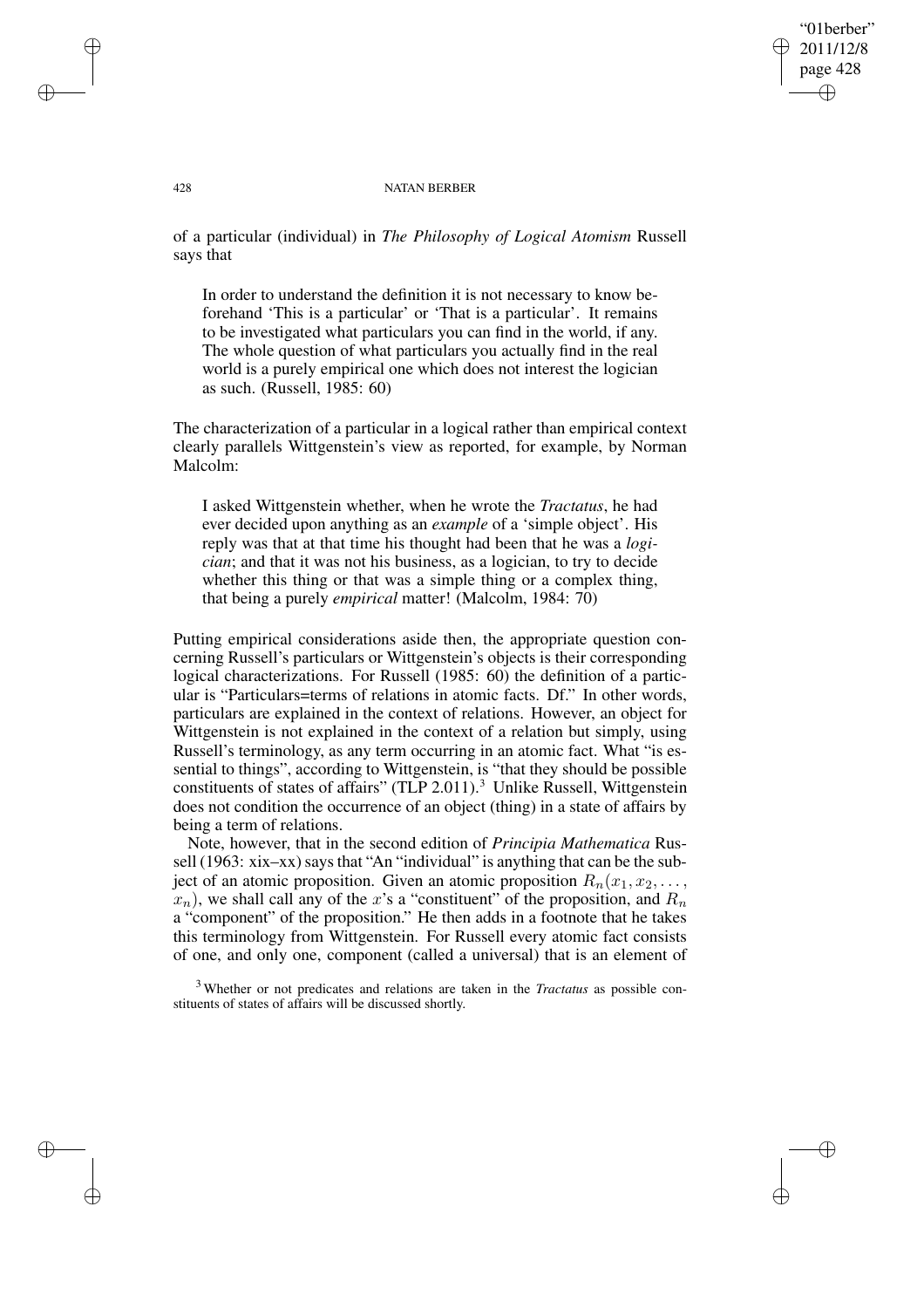✐

✐

✐

✐

the atomic fact relating the particulars together. While the objects in the *Tractatus* are constituents of states of affairs, there is no additional element (component) in the state of affairs that relates the objects together. Wittgenstein stresses that "In a state of affairs objects fit one another like the links of a chain" (TLP 2.03). This point is also stressed in Wittgenstein's comments to Charles Kay Ogden on the English translation of the *Tractatus*:

Here instead of "hang one on another" it should be "hang one in another" as the links of a chain *do*! The meaning is *that there isn't anything third* that connects the links but that the links *themselves* make connexion with one another. So if "in" in this place is English please put it there. If one would hang *on* the other they might also be glued together. (Wittgenstein, 1973: 23)

There is then no relation that is a component of the state of affairs and that relates or "glues" the objects together. According to Wittgenstein, the way that objects fit one another is an internal feature of the objects. An object's possibility to be configured with other objects, that is, its possibility to occur in states of affairs, depends on its "internal properties" (TLP 2.01231). Wittgenstein characterizes these possibilities by using terms such as "the nature of the object" (TLP 2.0123), and speaks about the possibility that is "written into the thing [object] itself" (TLP  $2.012$ ).<sup>4</sup>

Although there is no additional object, namely, a relation that relates the objects in a state of affairs, it is still an open question whether Wittgenstein takes the objects only to include individuals, or to also include universals. This is a notorious exegetical problem and I agree with Scott Soames (2006: 432) that the *Tractatus* is "inexplicit on this issue, and pulling in both directions." Perhaps, as pointed out by Hacker (2006: 127), a later statement of Wittgenstein can resolve the issue. In particular, a case for a realistic interpretation of the objects of the *Tractatus* is given in the notes taken by Desmond Lee during the years 1930–1931 from a discussion with Wittgenstein:

2.01. "An atomic fact is a combination of objects (entities, things)". Objects etc. is here used for such things as a colour, a point in a visual space etc: cf. also above, A word has no sense except in a proposition. "Objects" also include relations; a proposition is not two things connected by a relation. "Thing" and "relation" are on

 $4$  The status of this internal feature will be considered in section 4.

"01berber" 2011/12/8 page 429

✐

✐

✐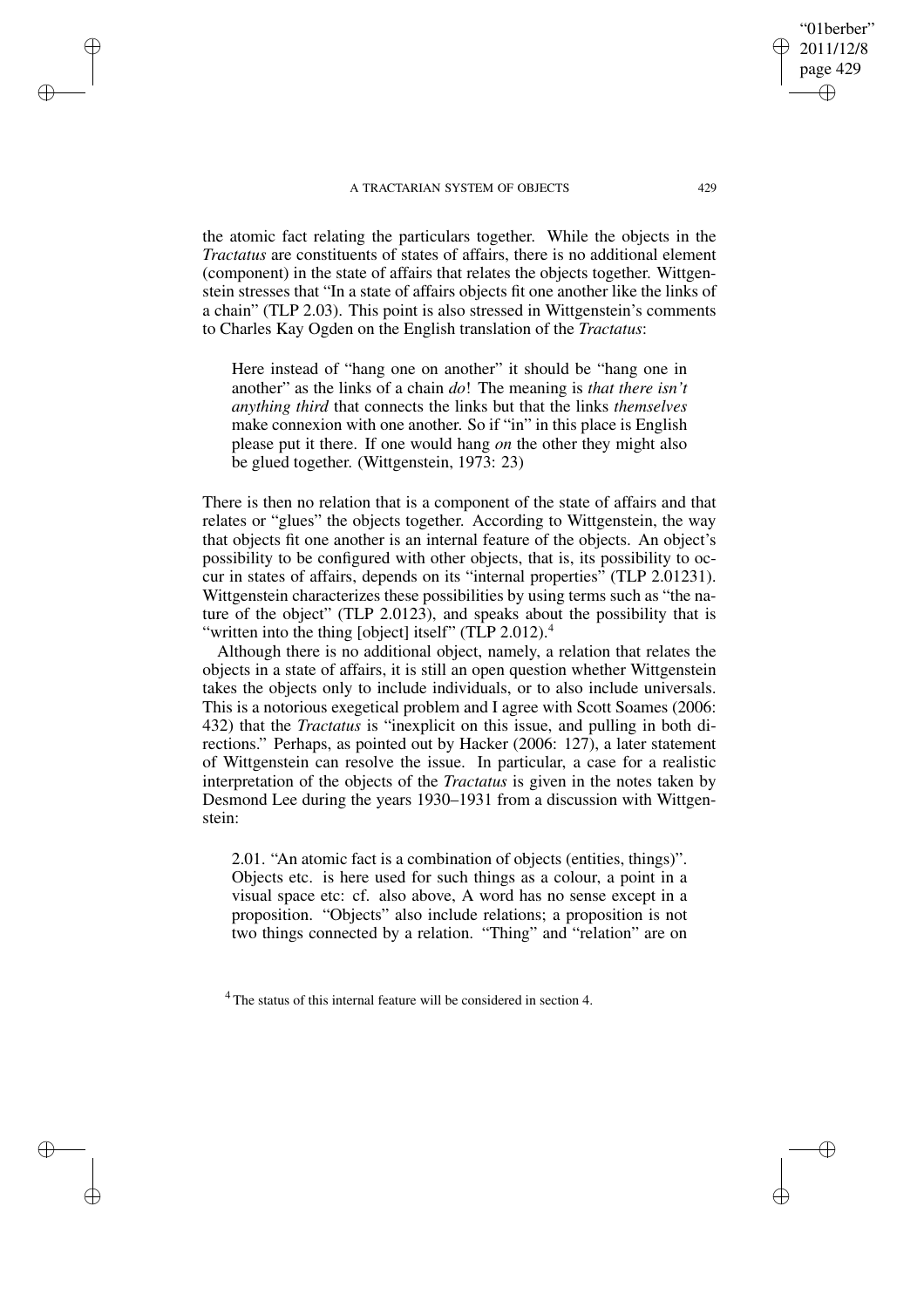"01berber" 2011/12/8 page 430 ✐ ✐

✐

✐

#### 430 NATAN BERBER

the same level. The objects hang as it were in a chain. (Wittgenstein, 1980: 120)

However, even Wittgenstein's own later interpretation is not without problems. As noted by Anthony Kenny (1986: 71), taking an object as a colour misrepresents the *Tractatus*. For "objects are simple" (TLP 2.02) and "cannot be composite" (TLP 2.021), whereas colours, according to TLP 6.3751, have a logical structure.

Although unclear about the categorical status of objects, Wittgenstein is very clear about their symbolic representation. He says at TLP 3.22 that "In a proposition a name is the representative of an object" and adds that "Names are the simple symbols: I indicate them by single letters ('x', 'y', 'z')" (TLP 4.24). Therefore, whether objects are taken as individuals or universals they are represented by names. Since names are represented by nominal variables, it is possible to use the nominal variables in order to represent objects. From a formal point of view then the objects of the *Tractatus* can be taken to be, as Wittgenstein says, "on the same level." Thus, the question of whether properties and relations are objects can be left open for the present discussion. Whatever the objects turn out to be, it is possible to take them as the basic category that constitutes the range of the nominal variables without distinguishing between different kinds of objects<sup>5</sup> (cf. Lokhorst, 1988: 37). And indeed, this is precisely how objects are formalized in the o-ontology. As will be shown next, the use of nominal variables for objects turns out to be crucial for the characterization of configurations of objects.

### 3. *Configurations*

In addition to the sentential variables the language of the o-ontology also includes nominal variables ranging over a universe of objects. Although Suszko is not interested in the relation between language and the world in the *Tractatus*, there is a striking similarity between the formalization of configurations of objects in the o-ontology and the representation of states of affairs in the *Tractatus*. This can be seen by the following considerations. Note that the semantic counterpart of a state of affairs is an elementary proposition. Accordingly, Wittgenstein says that "An elementary proposition consists of names. It is a nexus, a concatenation, of names" (TLP 4.22). The correspondence between an elementary proposition and a state of affairs is guaranteed

✐

✐

✐

 $<sup>5</sup>$  It should be noted that Irving M. Copi (1966: 182) considers the relation between nom-</sup> inal variables and objects as what he calls a "symbolic evidence" for the nominalistic reading of the Tractarian objects. This view, in turn, is criticized by Merrill B. Hintikka and Jaakko Hintikka (1986: 36) where they also bring symbolic evidence for a realistic reading.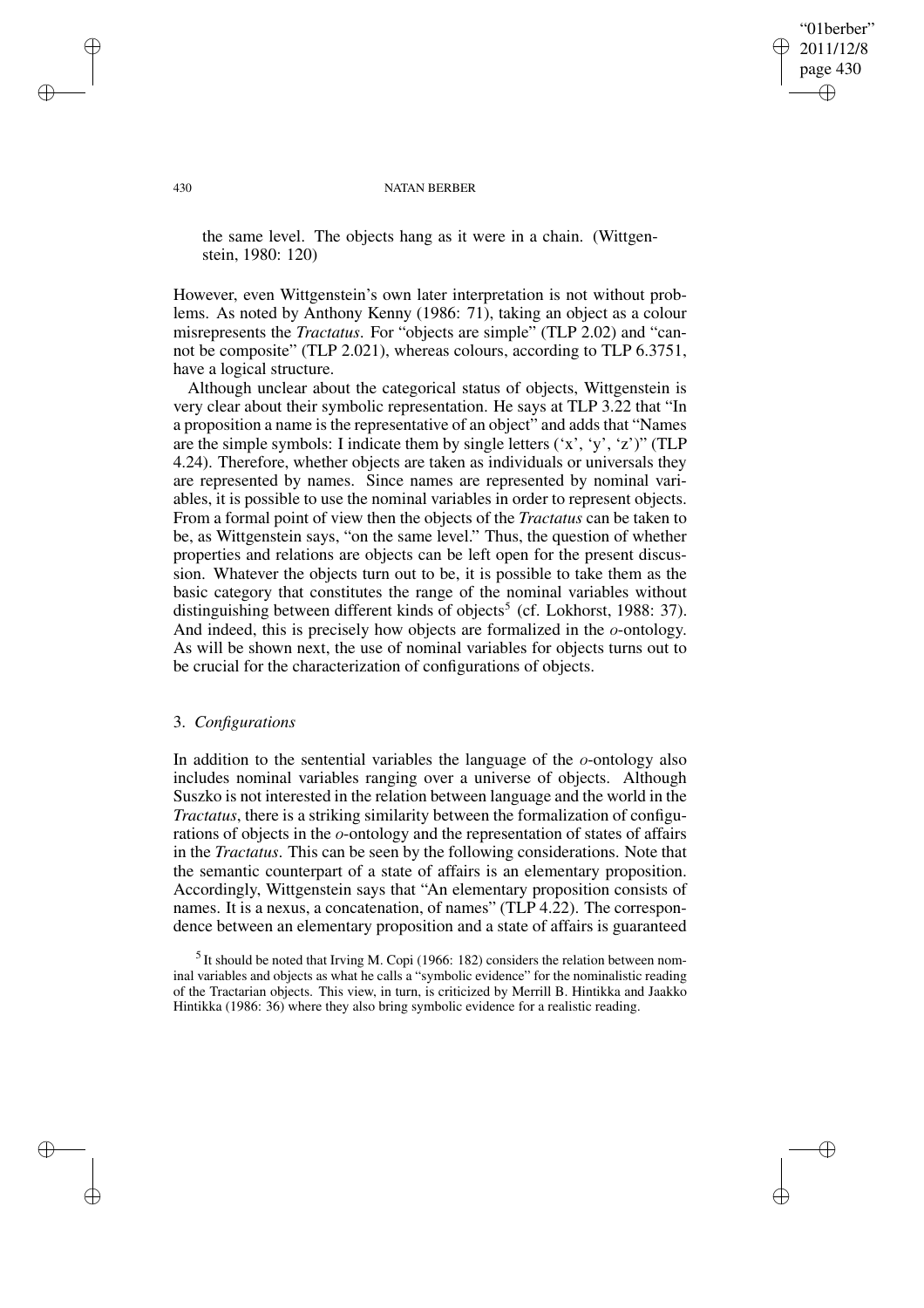by having the same number of elements (TLP 4.04), the same configuration of elements (TLP 3.21), and the correlation between their elements: "One name stands for one thing, another for another thing, and they are combined with one another. In this way the whole group  $-$  like a tableau vivant  $$ presents a state of affairs" (TLP 4.0311).

However, as observed by Pitcher (1964: 125–7), a concatenation of names by itself, say "a-b-c", does not determine a unique state of affairs. He contends that the problem is resolved in the *Tractatus* by taking elementary propositions as values of propositional functions (see TLP 3.318). To see this, note that the elementary proposition " $a-b-c$ " can be the value for the arguments 'a', 'b', 'c' of the propositional function " $x-y-z$ ". The latter can simply be written in standard notation as " $R(x, y, z)$ ", in accordance with TLP 4.24: "I write elementary propositions as functions of names, so that they have the form 'fx', ' $\varphi(x,y)$ ', etc." Pitcher stresses that in order to represent different configurations of a given number of objects the standard notation recommends itself, for it is possible to use different relation symbols to represent the different ways given objects are related. The language of the  $o$ -ontology also includes nominal variables such as  $R, S$  characterized as relation symbols. As noted above, these are used to reveal the hidden parameter. But the latter's *raison d'être* is to distinguish between different configurations of objects. Since configurations of objects are states of affairs, it turns out that Suszko uses the same means for formalizing states of affairs as those Wittgenstein uses for representing them. It should be stressed once again that the revealed parameter does not stand for a relation that is a component of the state of affairs, but is merely a representational device for distinguishing different configurations of objects (cf. TLP 4.242).

It is now possible to turn to the cardinal problem of the  $o$ -ontology, namely, capturing Wittgenstein's thesis that "The configuration of objects produces states of affairs" (TLP 2.0272). The suggested corresponding formula in the  $o$ -ontology is then

(7)  $SAp \leftrightarrow \exists R \exists x_1 \dots \exists x_n (p = R * x_1, \dots, x_n).$ 

However, Suszko (1968: 23) remarks that (7) "is not quite precise because first of all the number of existential quantifiers occurring in it is indefinite." But is there evidence in the *Tractatus* for making (7) more precise? The answer will be given in the following section.

### 4. *Form and Structure*

✐

✐

✐

✐

The structure of a state of affairs is the actual configuration of objects in the state of affairs, or in Wittgenstein's words, "The determinate way in which

"01berber" 2011/12/8 page 431

✐

✐

✐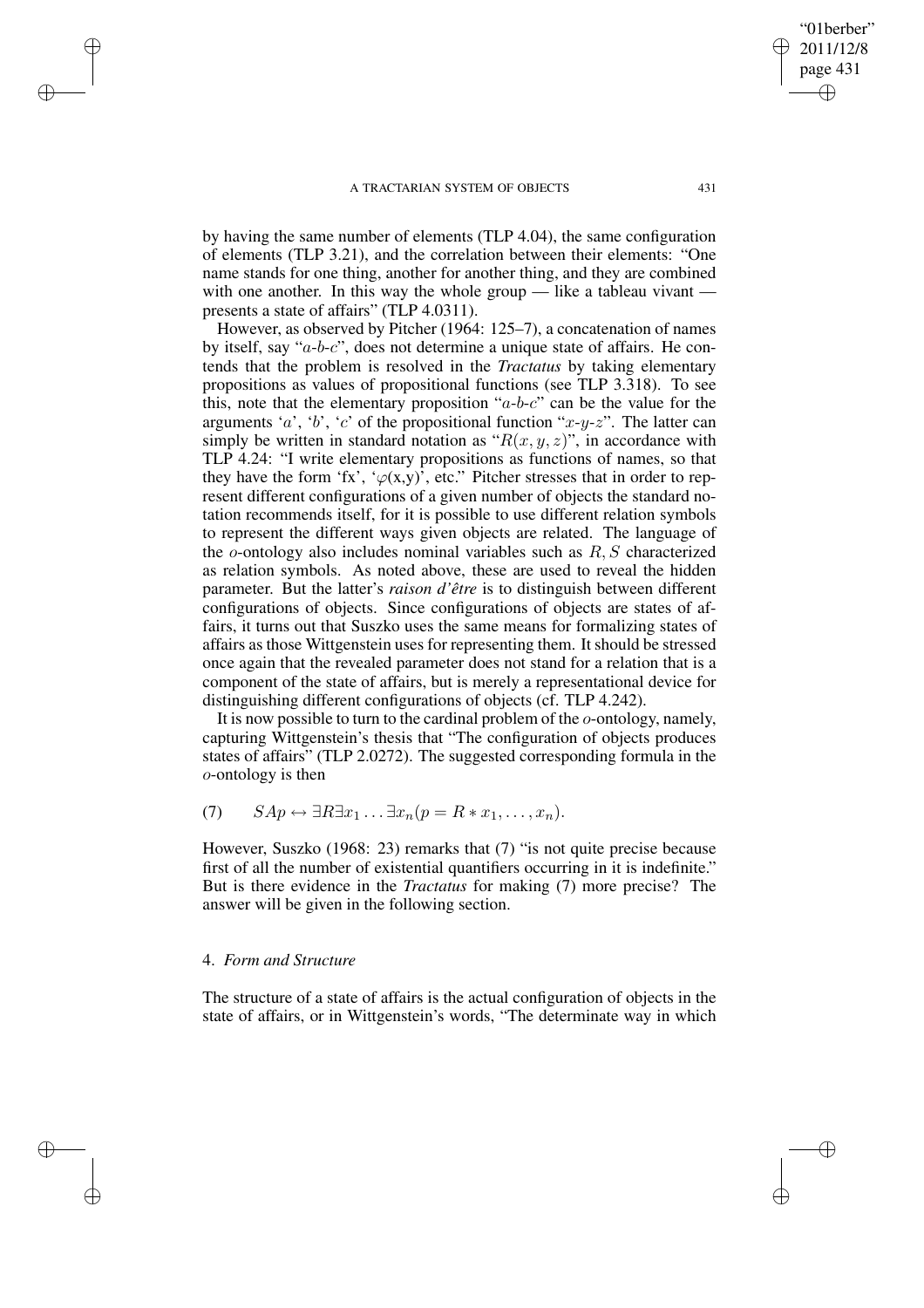"01berber" 2011/12/8 page 432 ✐ ✐

✐

✐

432 NATAN BERBER

objects are connected in a state of affairs" (TLP 2.032). The possible ways that objects can be configured in a state of affairs is the form of a state of affairs, and hence characterized as "the possibility of structure" (TLP 2.033). As noted earlier, the possible ways that objects can be configured in a state of affairs, that is, the form of states of affairs, depends on an internal feature of the objects and not on an additional element that relates them. In order to understand the meaning of this, note that, according to Wittgenstein, to know an object implies knowing "all its possible occurrences in states of affairs" (TLP 2.0123). And the possibility of an object to occur in states of affairs is, in turn, "the form of an object" (TLP 2.0141). Considering the latter Max Black comments that

This expression is peculiar to Wittgenstein: other writers would prefer '[logical] type' or 'syntactical category'. Wittgenstein himself used the former expression in the *Moore Notes* (e.g. at 109 (3)). He is clearly thinking of the logical form of an object as if it were a power or capacity to combine with other objects in atomic facts: objects have different logical forms when they have different liberties of association. (Black, 1964: 55)

In terms of a spatial form, for example, an object whose form is spatial can combine with other objects as they themselves have a spatial form. Generalizing this example, the form of an object determines all its logically possible combinations with other objects. Consequently, the form of a state of affairs, that is the possibility of its structure, depends on the forms of the objects (see Griffin, 1964: 72–6).

Note, however, that the form of an object, and hence the form of a state of affairs, is not known to us a priori. This is one of the points on which Wittgenstein criticizes Russell: "Russell said that there were simple relations between different numbers of things (individuals). But between what numbers? And how is this supposed to be decided?  $-$  By experience? (There is no pre-eminent number.)" (TLP 5.553). In the next proposition Wittgenstein adds that "It would be completely arbitrary to give any specific form" (TLP 5.554). Logic alone cannot determine the form or the number of objects of any state of affairs. Hence, there is no ground for establishing a hierarchy of states of affairs of the sort suggested by Russell:  $R_1(x), R_2(x, y), R_3(x, y, z), R_4(x, y, z, w), \ldots$  (cf. TLP 5.556). Following Wittgenstein, Ramsey too criticizes Russell's hierarchy:

. . . this assumes his theory as to the constitution of atomic facts, that each must contain a term of a special kind, called a universal; a theory we found to be utterly groundless. The truth is that we know and

✐

✐

✐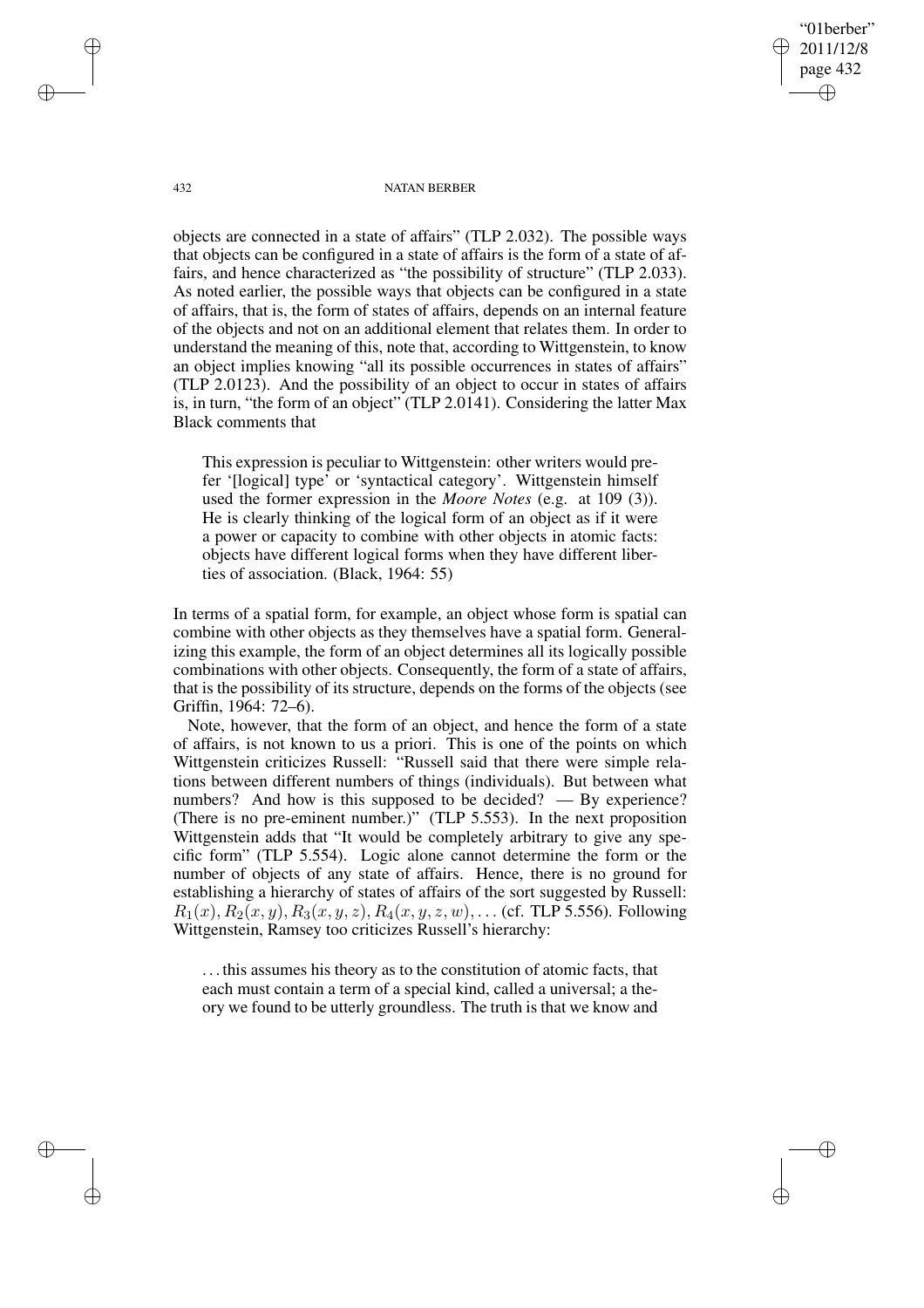can know nothing whatever about the forms of atomic propositions; we do not know whether some or all objects can occur in more than one form of atomic proposition; and there is obviously no way of deciding any such question. (Ramsey, 1931: 133)

In particular, there are no grounds for determining the maximal number of objects that can constitute a state of affairs. This, in turn, explains why the number of the existential quantifiers in the formula

$$
(7) \qquad SAp \leftrightarrow \exists R \exists x_1 \dots \exists x_n (p = R * x_1, \dots, x_n)
$$

cannot be definite (cf. Skyrms, 1981: 200).

✐

✐

✐

✐

Nevertheless, it is clearly possible to give a general characterization of structures of states of affairs even if we do not know which structures are possible, namely, the forms of states of affairs (cf. TLP 5.555). Hence, although the maximal number of objects that can constitute a state of affairs is unknown to us, it is still possible to consider configurations of arbitrarily large finite numbers of objects. As noted above, this makes it possible to characterize different kinds of relations between structures, such as weak and strong sameness of structures. The former is only concerned with the number of objects, and the latter involves a function that is an isomorphism from one structure to the other. Additional consequences pertaining to structures of states of affairs will be considered next.

### 5. *Wittgensteinean Relations*

Suszko (1968: 24) calls the relations representing the possible structures that states of affairs may have "Wittgensteinean relations." Although a positive way for determining the structures represented by the Wittgensteinean relations lies beyond our reach, formal considerations may be used to eliminate certain structures. To see this note first that from the formula

$$
(7) \qquad SAp \leftrightarrow \exists R \exists x_1 \ldots \exists x_n (p = R * x_1, \ldots, x_n)
$$

follows the theorem

$$
(8) \qquad SA(R*x_1,\ldots,x_n).
$$

*Proof.* Assume that  $NSA(R * x_1, \ldots, x_n)$ . It follows from (7) that  $N(R * x_1, \ldots, x_n)$  $x_1, \ldots, x_n = R * x_1, \ldots, x_n$ . Since  $\forall s(s = s)$  is an ontological axiom, it follows that  $R*x_1, \ldots, x_n = R*x_1, \ldots, x_n$ , and this is a contradiction.  $\Box$ 

"01berber" 2011/12/8 page 433

✐

✐

✐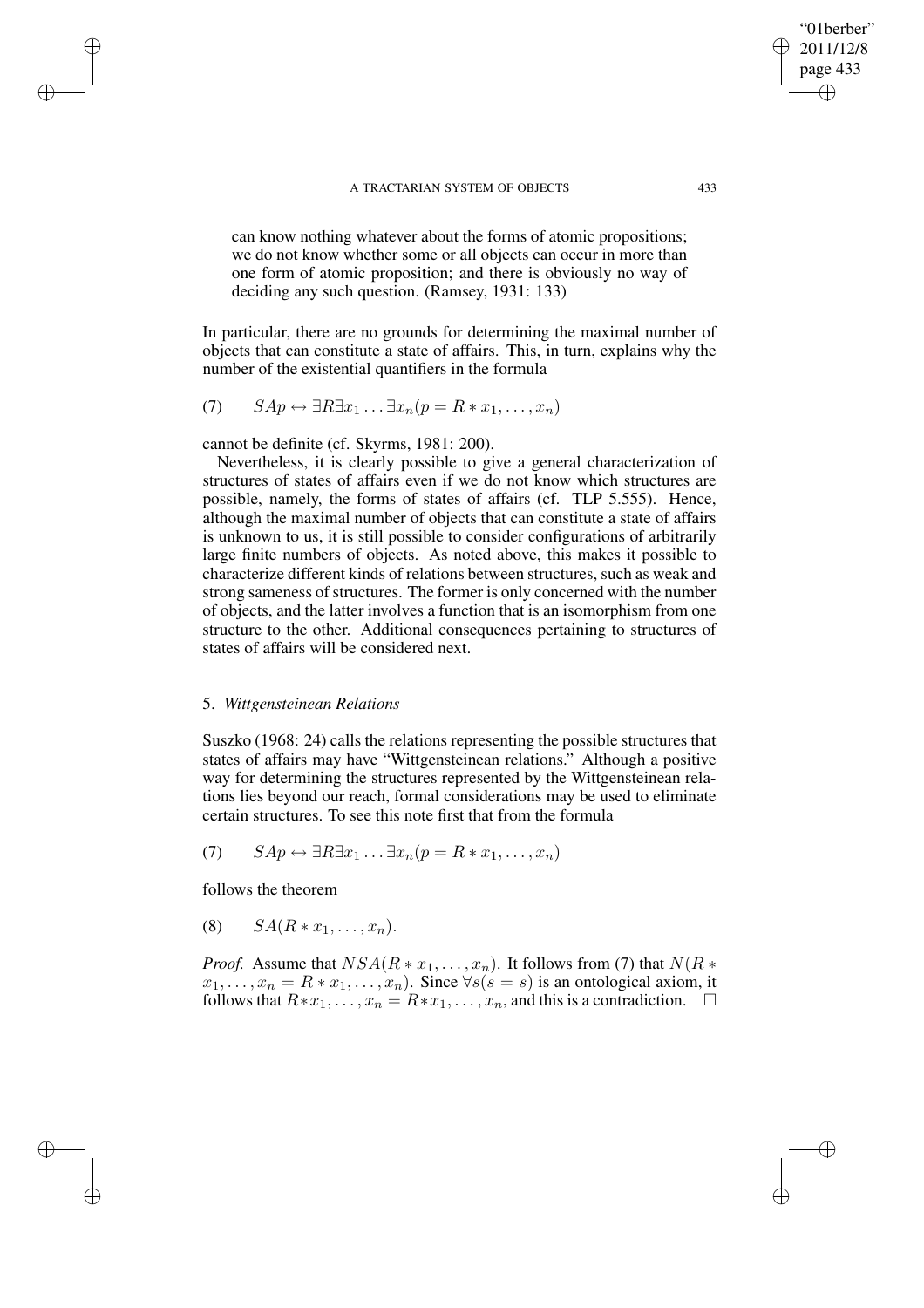✐

#### 434 NATAN BERBER

The first structure that should be eliminated is the one represented by the relation of identity (ibid). To see this note first that aside from the connective of states of affairs, the formal language also includes modal operators of necessity  $L$  and possibility  $M$ . According to the s-ontology, the ontological axiom of state of affairs is

$$
(9) \qquad SAp \to Mp \wedge M Np.
$$

It follows that for any state of affairs  $p, p \neq 1$  (expressing the contingency of states of affairs).

*Proof.* Assume  $SAp, p = 1$ . By (9) it follows that MN1. But by the Boolean axiom  $1 = N0$  it follows that M0. And hence by the modal axiom  $Mr \leftrightarrow (r \neq 0)$  it follows that  $0 \neq 0$ .

In addition, the ontological theorem

$$
(10) \quad L(p \to q) \to (Lp \to Lq)
$$

may be easily obtained by Boolean reasoning. It is now possible to turn to the identity relation defined in the o-ontology as

(11) 
$$
(Id * x, y) = (x = y).
$$

From the theorem

$$
(8) \qquad SA(R*x_1,\ldots,x_n)
$$

it immediately follows that  $SA(Id * x, y)$ , and hence, as shown above, it follows from the ontological axiom

$$
(9) \qquad SAp \to Mp \wedge M Np
$$

that  $(Id * x, y) \neq 1$ . However, the formula

$$
(12) \quad L(Id*x,x)
$$

is an ontological theorem.

*Proof.* By the ontological definition (11)  $(Id * x, y) = (x = y)$  it follows that  $(Id * x, x) = (x = x)$ . From the modal axiom  $(p = q) \leftrightarrow L(p \leftrightarrow q)$  it follows that  $L(((Id * x, x) \rightarrow (x = x)) \land ((x = x) \rightarrow (Id * x, x)))$ . And by distributivity  $L(p \wedge q) = Lp \wedge Lq$  and (10)  $L(p \rightarrow q) \rightarrow (Lp \rightarrow Lq)$ , it

✐

✐

✐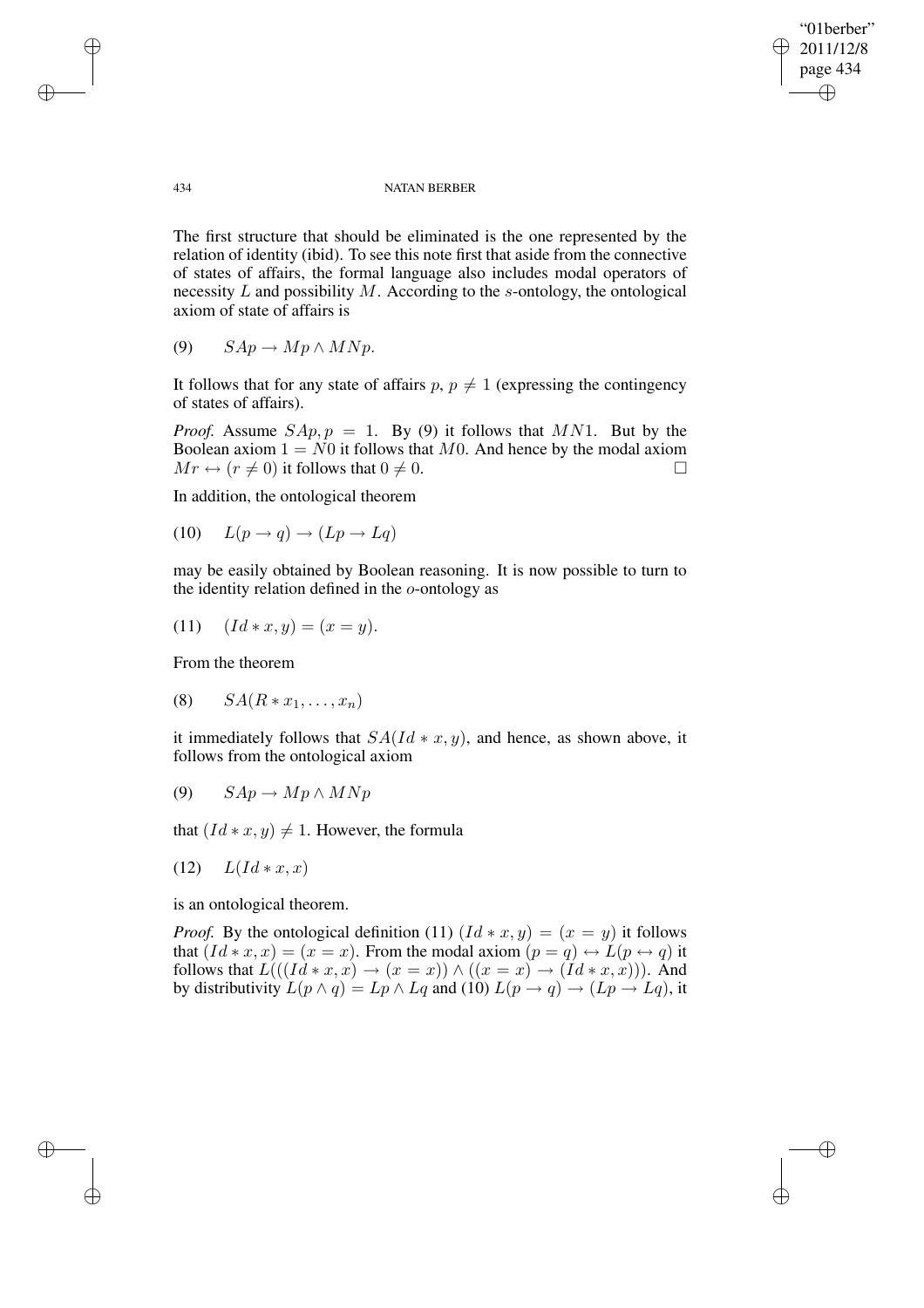follows that  $L(x = x) \rightarrow L(Id * x, x)$ . Since  $x = x$  is a logical theorem, it follows by Gödel's rule that  $L(x = x)$ . Thus,  $L(Id * x = x)$  obtains.  $\square$ 

Thus, by (12)  $L(Id * x, x)$  and the modal axiom  $Lr \leftrightarrow (r = 1)$ , it follows that  $(Id * x, x) = 1$ , and this is a contradiction. Therefore, the identity relation is not a Wittgensteinean relation, namely states of affairs cannot have the structure represented by the relation of identity.

Another structure that should be eliminated is the structure represented by the complement operation (ibid). Let  $S$  be the complement of the relation  $R$ for all elements x, y of some class of objects, namely  $(S * x, y) = N(R *$  $x, y$ ). From the theorem

(8)  $SA(R * x_1, \ldots, x_n)$ 

✐

✐

✐

✐

it follows that  $SA(S*x, y)$  and hence, by definition,  $SA(N(R*x, y))$ . And from the ontological theorem

(13)  $SA(Np) \rightarrow NSAp,^6$ 

it follows that  $N(SA(R * x, y))$ . However, from (8) it follows that  $SA(R * x, y)$ .  $x, y$ , and this is a contradiction.

## 6. *States of Affairs*

According to the above considerations the class of the Wittgensteinean relations must not include the relation of identity or the complement of a Wittgensteinean relation. Indeed, the exclusion of both relations from this class is in accordance with the *Tractatus*. To see this recall that a Wittgensteinean relation is a parameter representing the determinate way objects stand to one another. However, Wittgenstein explicitly states that "It is selfevident that identity is not a relation between objects" (TLP 5.5301). Therefore, identity is not a Wittgensteinean relation either. Moreover, if the identity between an object and itself is a state of affairs, then strictly speaking it is possible for a state of affairs to be constituted by a single object. But it is at the very least strange to speak about a "configuration" (TLP 2.0272) or of a "combination" (TLP 2.01) of one object.<sup>7</sup>

 $6$  The proof is given by Suszko (1968: 20).

 $7$  For reasons, pertaining to Wittgenstein's picture theory, that a state of affairs must be constituted by more than one object, see Fogelin (1987: 26).

"01berber" 2011/12/8 page 435

✐

✐

✐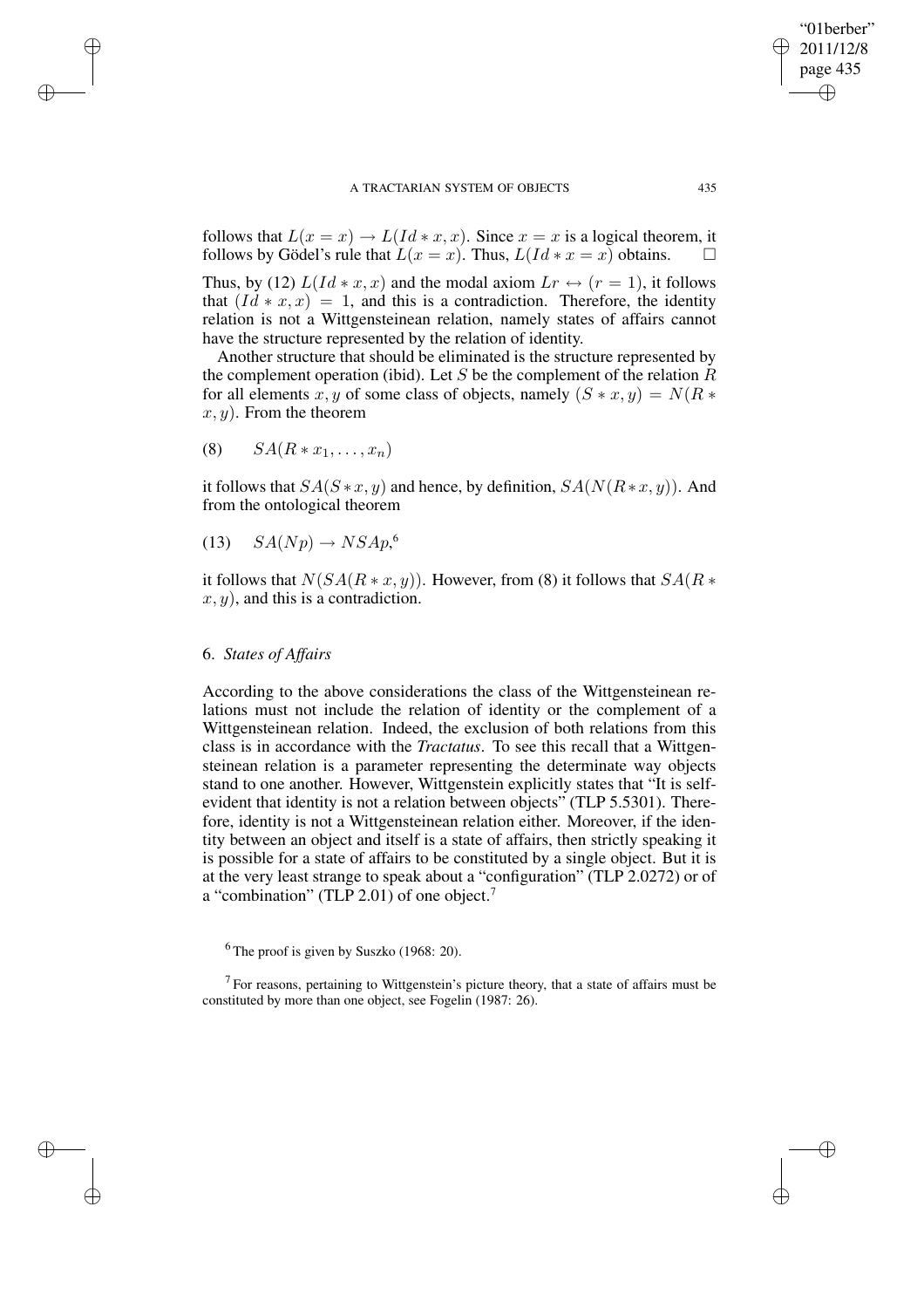"01berber" 2011/12/8 page 436 ✐ ✐

✐

✐

#### 436 NATAN BERBER

If the complement of an arbitrary Wittgensteinean relation  $R$  is not a Wittgensteinean relation, then the complement of any R-configuration is not a state of affairs. In particular, the complement of any state of affairs is not a state of affairs. Therefore, although the non-existence of a state of affairs is a negative fact, it is not a negative state of affairs (cf. Pitcher, 1964: 56). The exclusion of the complements of the Wittgensteinean relations from this class clearly corresponds to the Tractarian view that states of affairs are mutually independent, for no situation is independent of its complement (see ######, 2007: 190–2).

Aside from the relation of identity and the complement of a Wittgensteinean relation, there is no guarantee that other cases that do not cohere with the formula

$$
(7) \qquad SAp \leftrightarrow \exists R \exists x_1 \dots \exists x_n (p = R * x_1, \dots, x_n)
$$

will not turn up. Therefore, whereas a positive way for determining the possibility of structures of states of affairs was ruled out, the negative way of excluding structures turned out to be very limited and inconclusive. Indeed, the exclusion of two relations is not a substantial contribution for defining the class of the Wittgensteinean relations. $8$  Thus, the possible structures of states of affairs that are supposed to be represented by the Wittgensteinean relations remain largely unexplained. Under these circumstances, the o-ontology, at least in its present form, cannot be regarded as adequately capturing the central concept of state of affairs in the *Tractatus*.

It is curious to mention Stanisław Leśniewski's formal systems of Ontology and Protothetic in this context. As reported by Czesław Lejewski,

Ontology has been described as the most comprehensive Logic of Names because its most characteristic expressions belong to the semantical category of names, just as the most characteristic expressions of Protothetic belong to the semantical category of propositions. If, however, we take into account the contents of Ontology then it would be more appropriate to describe it as a theory of what

✐

✐

✐

<sup>8</sup> Suszko (1968: 24) actually claims that ". . . only *Der liebe Gott* could define the class of Wittgenstein's relations." It should be noted, however, that generalizing the two cases above, Suszko suggests that the Wittgensteinean relations should not be invariant under all permutations of objects and that they should be mutually independent (ibid). Nevertheless, even if these preliminary conditions are sufficiently elaborated and accepted, they do not add much insight about the class of Wittgensteinean relations above that given by the considered excluded relations.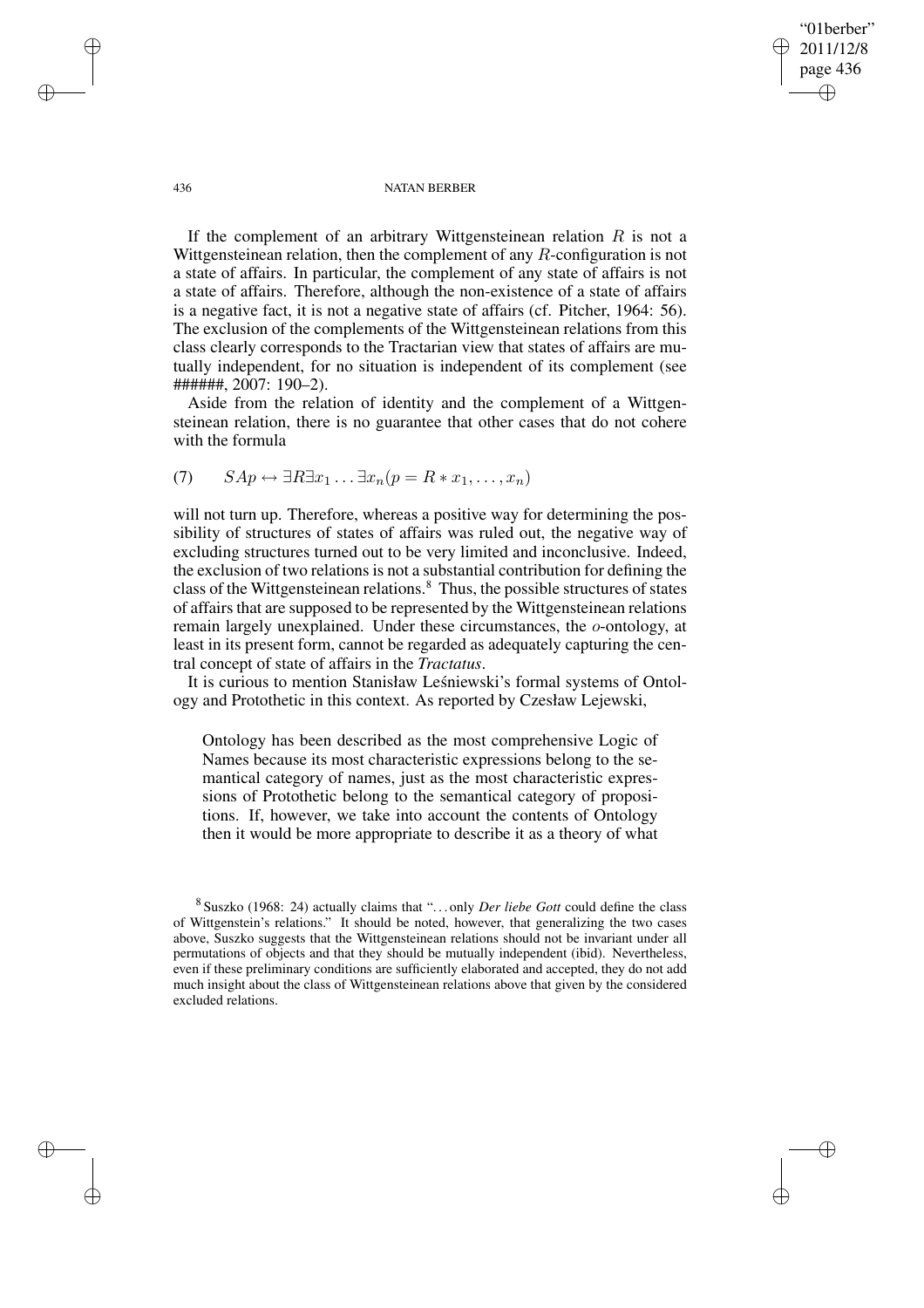✐

✐

✐

✐

there is. Just as astronomy tells us something about heavenly bodies, the theses of Ontology tell us something about things, or objects if one prefers, or individuals. (Lejewski, 1958: 153)

Indeed, as might be expected, Suszko (1968: 8) compares the s-ontology to Leśniewski's Protothetic. On the other hand, probably because of Leśniewski's nominalism, Suszko does not refer to Leśniewski's Ontology even though the latter is an elaborated formal theory of objects.<sup>9</sup> However, if the Tractarian ontology is given a nominalistic interpretation, the analysis of elementary propositions in Leśniewski's Ontology seems to fit Wittgenstein's intensions very well. Consequently, Leśniewski's Ontology can shed new light on the Tractarian states of affairs. (Examining whether Leśniewski's Ontology is a better alternative to the o-ontology as a model of the Tractarian ontology is of course beyond the scope of this paper but I hope to do so elsewhere.)

> Department of Philosophy University of Haifa Israel E-mail: berber@research.haifa.ac.il

# **REFERENCES**

- Berber, Natan (2008). "A Situational Formal Ontology of the *Tractatus*." *Polish Journal of Philosophy* 2.2 (2008): 5–20.
- Berber, Natan (2007). "The Logical Basis of the Tractarian Ontology." *Axiomathes* 17 (2007): 185–96.
- Black, Max (1964). *A Companion to Wittgenstein's 'Tractatus'*. Cambridge: Cambridge University Press.

Copi, Irving M. (1958). "Objects, Properties, and Relations in the 'Tractatus'." 1958. Rpt. in *Essays on Wittgenstein's Tractatus*. Ed. Irving M. Copi and Robert W. Bread. London: Routledge, 1966. 167–86.

- Fogelin, Robert J. (1987). *Wittgenstein*. 2nd ed. London: Routledge and Kegan Paul.
- Griffin, James (1997). *Wittgenstein's Logical Atomism*. 1964. Bristol: Thoemmes.

Hacker, P.M.S. (2006). "Critical Study: Soames' History of Analytic Philosophy." *The Philosophical Quarterly* 56 (2006): 121–31.

<sup>9</sup> Note that Suszko (1968: 32) does mention Lesniewski's additional formal system, namely Mereology.

"01berber" 2011/12/8 page 437

✐

✐

✐